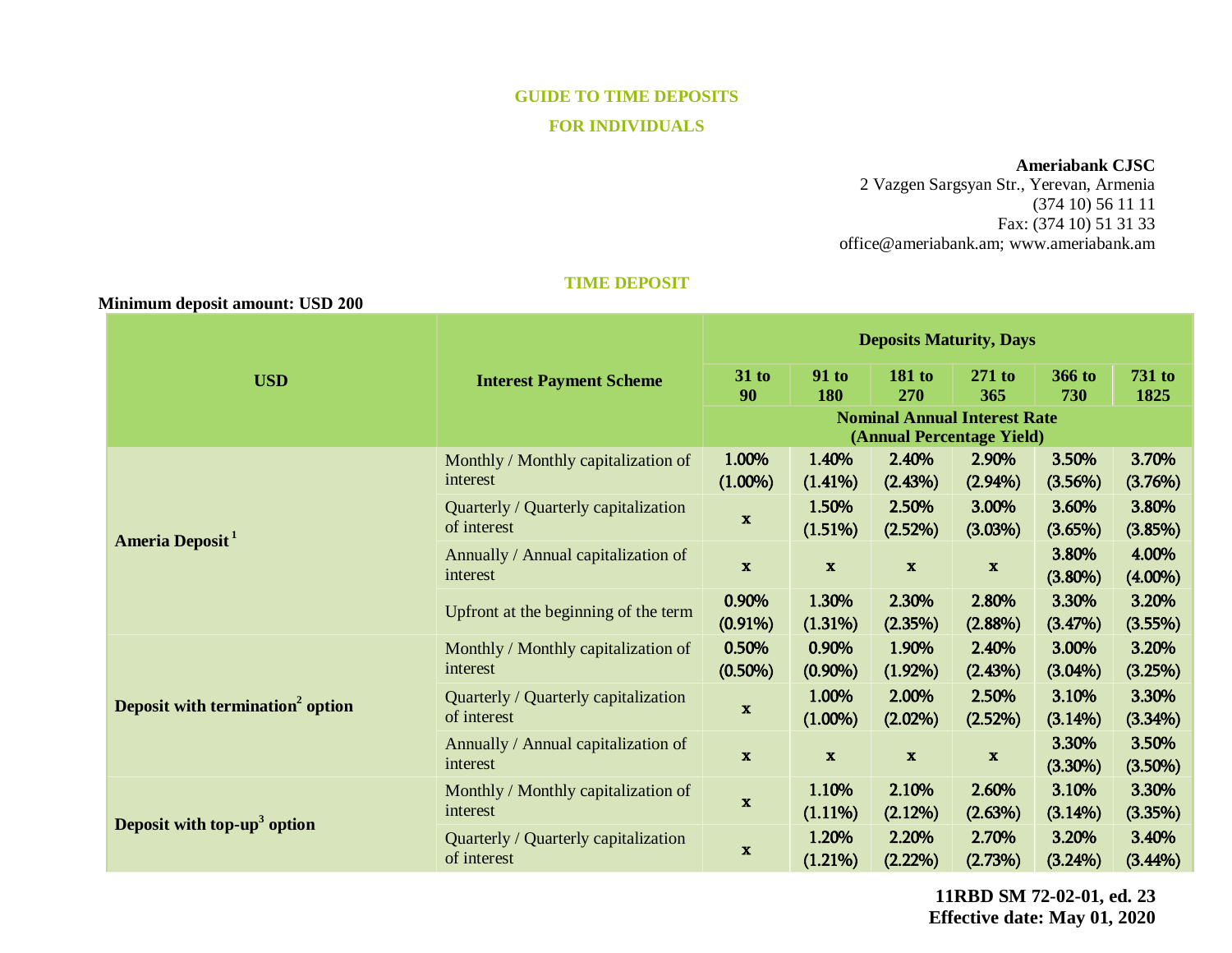| 3.60%<br>3.40%<br>Annually / Annual capitalization of<br>$\mathbf{x}$<br>$\mathbf x$<br>$\mathbf{x}$<br>$\mathbf X$<br>interest<br>$(3.40\%)$<br>$(3.60\%)$<br>2.10%<br>3.20%<br>3.40%<br>1.10%<br>2.60%<br>Monthly / Monthly capitalization of<br>$\mathbf{x}$<br>interest<br>$(1.11\%)$<br>(2.12%)<br>(2.63%)<br>(3.25%)<br>(3.45%)<br>1.20%<br>2.20%<br>2.70%<br>3.30%<br>3.50%<br>Quarterly / Quarterly capitalization<br>Deposit with partial withdrawal <sup>4</sup> option<br>$\mathbf x$<br>of interest<br>(1.21%)<br>(2.22%)<br>(2.73%)<br>(3.55%)<br>$(3.34\%)$<br>3.70%<br>3.50%<br>Annually / Annual capitalization of<br>$\mathbf{x}$<br>$\mathbf{x}$<br>$\mathbf x$<br>$\mathbf x$<br>interest<br>$(3.50\%)$<br>(3.70%)<br>2.60%<br>2.80%<br>0.60%<br>1.60%<br>2.10%<br>Monthly / Monthly capitalization of<br>$\mathbf x$<br>interest<br>$(0.60\%)$<br>(1.61%)<br>(2.63%)<br>$(2.84\%)$<br>(2.12%)<br>Deposit with top- $up3$ and termination <sup>2</sup><br>0.70%<br>1.70%<br>2.20%<br>2.70%<br>2.90%<br>Quarterly / Quarterly capitalization<br>$\mathbf{x}$<br>options<br>of interest<br>$(0.70\%)$<br>(2.93%)<br>$(1.71\%)$<br>$(2.22\%)$<br>(2.73%)<br>3.10%<br>2.90%<br>Annually / Annual capitalization of<br>$\mathbf x$<br>$\mathbf x$<br>$\boldsymbol{\mathrm{x}}$<br>$\mathbf x$<br>$(3.10\%)$<br>interest<br>$(2.90\%)$<br>2.70%<br>2.90%<br>0.60%<br>1.60%<br>2.10%<br>Monthly / Monthly capitalization of<br>$\boldsymbol{\mathrm{X}}$<br>interest<br>$(0.60\%)$<br>$(2.94\%)$<br>(1.61%)<br>(2.12%)<br>(2.73%)<br>0.70%<br>1.70%<br>2.20%<br>3.00%<br>Deposit with partial withdrawal <sup>4</sup> and<br>2.80%<br>Quarterly / Quarterly capitalization<br>$\mathbf{x}$<br>termination <sup>2</sup> options<br>of interest<br>$(0.70\%)$<br>(1.71%)<br>(3.03%)<br>(2.22%)<br>(2.83%)<br>3.20%<br>3.00%<br>Annually / Annual capitalization of<br>$\mathbf x$<br>$\mathbf x$<br>$\mathbf{x}$<br>$\mathbf x$<br>interest<br>(3.20%)<br>$(3.00\%)$<br>2.80%<br>3.00%<br>1.80%<br>2.30%<br>0.80%<br>Monthly / Monthly capitalization of<br>$\mathbf{x}$<br>interest<br>$(3.04\%)$<br>$(0.80\%)$<br>(1.81%)<br>(2.32%)<br>$(2.84\%)$<br>Deposit with $top-up3$ and partial<br>0.90%<br>3.10%<br>1.90%<br>2.40%<br>2.90%<br>Quarterly / Quarterly capitalization<br>$\mathbf{x}$<br>withdrawal <sup>4</sup> options<br>of interest<br>$(0.90\%)$<br>(1.91%)<br>(3.14%)<br>$(2.42\%)$<br>(2.93%)<br>3.30%<br>3.10%<br>Annually / Annual capitalization of<br>$\mathbf x$<br>$\mathbf x$<br>$\mathbf x$<br>$\mathbf x$<br>interest<br>(3.10%)<br>$(3.30\%)$<br>1.30%<br>2.30%<br>2.50%<br>Monthly / Monthly capitalization of<br>0.30%<br>1.80%<br>$\mathbf x$<br>interest<br>$(0.30\%)$<br>(1.31%)<br>(2.32%)<br>(2.53%)<br>(1.81%)<br>0.40%<br>1.40%<br>1.90%<br>2.40%<br>2.60%<br>Deposit with top-up <sup>3</sup> , partial withdrawal <sup>4</sup><br>Quarterly / Quarterly capitalization<br>$\mathbf{x}$<br>of interest<br>and termination <sup>2</sup> options<br>$(0.40\%)$<br>(2.63%)<br>(1.41%)<br>(1.91%)<br>(2.42%)<br>Annually / Annual capitalization of<br>2.80%<br>2.60%<br>$\mathbf x$<br>$\mathbf x$<br>$\mathbf{x}$<br>$\mathbf{x}$<br>interest<br>$(2.60\%)$<br>$(2.80\%)$ |  |  |  |  |  |
|------------------------------------------------------------------------------------------------------------------------------------------------------------------------------------------------------------------------------------------------------------------------------------------------------------------------------------------------------------------------------------------------------------------------------------------------------------------------------------------------------------------------------------------------------------------------------------------------------------------------------------------------------------------------------------------------------------------------------------------------------------------------------------------------------------------------------------------------------------------------------------------------------------------------------------------------------------------------------------------------------------------------------------------------------------------------------------------------------------------------------------------------------------------------------------------------------------------------------------------------------------------------------------------------------------------------------------------------------------------------------------------------------------------------------------------------------------------------------------------------------------------------------------------------------------------------------------------------------------------------------------------------------------------------------------------------------------------------------------------------------------------------------------------------------------------------------------------------------------------------------------------------------------------------------------------------------------------------------------------------------------------------------------------------------------------------------------------------------------------------------------------------------------------------------------------------------------------------------------------------------------------------------------------------------------------------------------------------------------------------------------------------------------------------------------------------------------------------------------------------------------------------------------------------------------------------------------------------------------------------------------------------------------------------------------------------------------------------------------------------------------------------------------------------------------------------------------------------------------------------------------------------------------------------------------------------------------------------------------------------------------------------------------------------------------------------------------------------------------------------------------------------------------------------------------------------------------------------|--|--|--|--|--|
|                                                                                                                                                                                                                                                                                                                                                                                                                                                                                                                                                                                                                                                                                                                                                                                                                                                                                                                                                                                                                                                                                                                                                                                                                                                                                                                                                                                                                                                                                                                                                                                                                                                                                                                                                                                                                                                                                                                                                                                                                                                                                                                                                                                                                                                                                                                                                                                                                                                                                                                                                                                                                                                                                                                                                                                                                                                                                                                                                                                                                                                                                                                                                                                                                        |  |  |  |  |  |
|                                                                                                                                                                                                                                                                                                                                                                                                                                                                                                                                                                                                                                                                                                                                                                                                                                                                                                                                                                                                                                                                                                                                                                                                                                                                                                                                                                                                                                                                                                                                                                                                                                                                                                                                                                                                                                                                                                                                                                                                                                                                                                                                                                                                                                                                                                                                                                                                                                                                                                                                                                                                                                                                                                                                                                                                                                                                                                                                                                                                                                                                                                                                                                                                                        |  |  |  |  |  |
|                                                                                                                                                                                                                                                                                                                                                                                                                                                                                                                                                                                                                                                                                                                                                                                                                                                                                                                                                                                                                                                                                                                                                                                                                                                                                                                                                                                                                                                                                                                                                                                                                                                                                                                                                                                                                                                                                                                                                                                                                                                                                                                                                                                                                                                                                                                                                                                                                                                                                                                                                                                                                                                                                                                                                                                                                                                                                                                                                                                                                                                                                                                                                                                                                        |  |  |  |  |  |
|                                                                                                                                                                                                                                                                                                                                                                                                                                                                                                                                                                                                                                                                                                                                                                                                                                                                                                                                                                                                                                                                                                                                                                                                                                                                                                                                                                                                                                                                                                                                                                                                                                                                                                                                                                                                                                                                                                                                                                                                                                                                                                                                                                                                                                                                                                                                                                                                                                                                                                                                                                                                                                                                                                                                                                                                                                                                                                                                                                                                                                                                                                                                                                                                                        |  |  |  |  |  |
|                                                                                                                                                                                                                                                                                                                                                                                                                                                                                                                                                                                                                                                                                                                                                                                                                                                                                                                                                                                                                                                                                                                                                                                                                                                                                                                                                                                                                                                                                                                                                                                                                                                                                                                                                                                                                                                                                                                                                                                                                                                                                                                                                                                                                                                                                                                                                                                                                                                                                                                                                                                                                                                                                                                                                                                                                                                                                                                                                                                                                                                                                                                                                                                                                        |  |  |  |  |  |
|                                                                                                                                                                                                                                                                                                                                                                                                                                                                                                                                                                                                                                                                                                                                                                                                                                                                                                                                                                                                                                                                                                                                                                                                                                                                                                                                                                                                                                                                                                                                                                                                                                                                                                                                                                                                                                                                                                                                                                                                                                                                                                                                                                                                                                                                                                                                                                                                                                                                                                                                                                                                                                                                                                                                                                                                                                                                                                                                                                                                                                                                                                                                                                                                                        |  |  |  |  |  |
|                                                                                                                                                                                                                                                                                                                                                                                                                                                                                                                                                                                                                                                                                                                                                                                                                                                                                                                                                                                                                                                                                                                                                                                                                                                                                                                                                                                                                                                                                                                                                                                                                                                                                                                                                                                                                                                                                                                                                                                                                                                                                                                                                                                                                                                                                                                                                                                                                                                                                                                                                                                                                                                                                                                                                                                                                                                                                                                                                                                                                                                                                                                                                                                                                        |  |  |  |  |  |
|                                                                                                                                                                                                                                                                                                                                                                                                                                                                                                                                                                                                                                                                                                                                                                                                                                                                                                                                                                                                                                                                                                                                                                                                                                                                                                                                                                                                                                                                                                                                                                                                                                                                                                                                                                                                                                                                                                                                                                                                                                                                                                                                                                                                                                                                                                                                                                                                                                                                                                                                                                                                                                                                                                                                                                                                                                                                                                                                                                                                                                                                                                                                                                                                                        |  |  |  |  |  |
|                                                                                                                                                                                                                                                                                                                                                                                                                                                                                                                                                                                                                                                                                                                                                                                                                                                                                                                                                                                                                                                                                                                                                                                                                                                                                                                                                                                                                                                                                                                                                                                                                                                                                                                                                                                                                                                                                                                                                                                                                                                                                                                                                                                                                                                                                                                                                                                                                                                                                                                                                                                                                                                                                                                                                                                                                                                                                                                                                                                                                                                                                                                                                                                                                        |  |  |  |  |  |
|                                                                                                                                                                                                                                                                                                                                                                                                                                                                                                                                                                                                                                                                                                                                                                                                                                                                                                                                                                                                                                                                                                                                                                                                                                                                                                                                                                                                                                                                                                                                                                                                                                                                                                                                                                                                                                                                                                                                                                                                                                                                                                                                                                                                                                                                                                                                                                                                                                                                                                                                                                                                                                                                                                                                                                                                                                                                                                                                                                                                                                                                                                                                                                                                                        |  |  |  |  |  |
|                                                                                                                                                                                                                                                                                                                                                                                                                                                                                                                                                                                                                                                                                                                                                                                                                                                                                                                                                                                                                                                                                                                                                                                                                                                                                                                                                                                                                                                                                                                                                                                                                                                                                                                                                                                                                                                                                                                                                                                                                                                                                                                                                                                                                                                                                                                                                                                                                                                                                                                                                                                                                                                                                                                                                                                                                                                                                                                                                                                                                                                                                                                                                                                                                        |  |  |  |  |  |
|                                                                                                                                                                                                                                                                                                                                                                                                                                                                                                                                                                                                                                                                                                                                                                                                                                                                                                                                                                                                                                                                                                                                                                                                                                                                                                                                                                                                                                                                                                                                                                                                                                                                                                                                                                                                                                                                                                                                                                                                                                                                                                                                                                                                                                                                                                                                                                                                                                                                                                                                                                                                                                                                                                                                                                                                                                                                                                                                                                                                                                                                                                                                                                                                                        |  |  |  |  |  |
|                                                                                                                                                                                                                                                                                                                                                                                                                                                                                                                                                                                                                                                                                                                                                                                                                                                                                                                                                                                                                                                                                                                                                                                                                                                                                                                                                                                                                                                                                                                                                                                                                                                                                                                                                                                                                                                                                                                                                                                                                                                                                                                                                                                                                                                                                                                                                                                                                                                                                                                                                                                                                                                                                                                                                                                                                                                                                                                                                                                                                                                                                                                                                                                                                        |  |  |  |  |  |
|                                                                                                                                                                                                                                                                                                                                                                                                                                                                                                                                                                                                                                                                                                                                                                                                                                                                                                                                                                                                                                                                                                                                                                                                                                                                                                                                                                                                                                                                                                                                                                                                                                                                                                                                                                                                                                                                                                                                                                                                                                                                                                                                                                                                                                                                                                                                                                                                                                                                                                                                                                                                                                                                                                                                                                                                                                                                                                                                                                                                                                                                                                                                                                                                                        |  |  |  |  |  |
|                                                                                                                                                                                                                                                                                                                                                                                                                                                                                                                                                                                                                                                                                                                                                                                                                                                                                                                                                                                                                                                                                                                                                                                                                                                                                                                                                                                                                                                                                                                                                                                                                                                                                                                                                                                                                                                                                                                                                                                                                                                                                                                                                                                                                                                                                                                                                                                                                                                                                                                                                                                                                                                                                                                                                                                                                                                                                                                                                                                                                                                                                                                                                                                                                        |  |  |  |  |  |
|                                                                                                                                                                                                                                                                                                                                                                                                                                                                                                                                                                                                                                                                                                                                                                                                                                                                                                                                                                                                                                                                                                                                                                                                                                                                                                                                                                                                                                                                                                                                                                                                                                                                                                                                                                                                                                                                                                                                                                                                                                                                                                                                                                                                                                                                                                                                                                                                                                                                                                                                                                                                                                                                                                                                                                                                                                                                                                                                                                                                                                                                                                                                                                                                                        |  |  |  |  |  |

**11RBD SM 72-02-01, ed. 23 Effective date: May 01, 2020**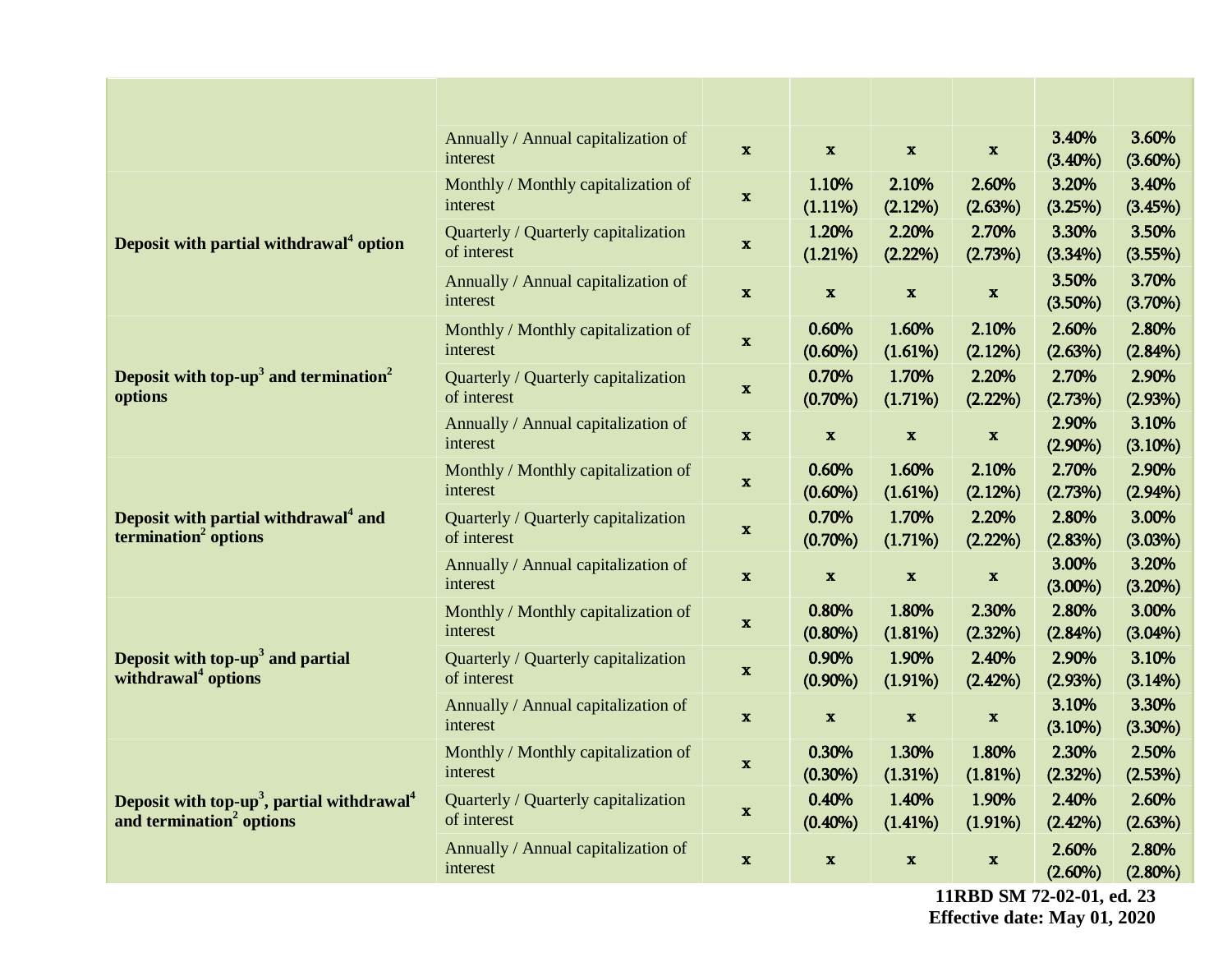#### **ATTENTION!**

THE AMOUNTS AVAILABLE ON YOUR ACCOUNT ARE SUBJECT TO NOMINAL INTEREST RATE. THE ANNUAL PERCENTAGE YIELD SHOWS THE INCOME YOU CAN EARN IF YOU MAKE THE MANDATORY DEPOSIT PAYMENTS AND RECEIVE THE ACCRUED INTEREST WITH THE SELECTED FREQUENCY.

ANNUAL PERCENTAGE YIELD IS CALCULATED BY THE FOLLOWING FORMULA:

$$
A = \sum_{n=1}^{N} \frac{K_n}{(1+i)^{\frac{D_n}{365}}}
$$
(2)

Where

**i is the narrowly defined effective rate (NDER)** 

**Kn** is n number of cash flows from the Bank's perspective

**N** is the number of cash flows related to that particular financial instrument

**A** is the initial amount attracted or provided

 $D_n$  is the period of receiving the n<sup>th</sup> cash flow expressed in the days elapsed from the day of the first flow (the day of first flow being the day of attracting or issuing the amounts)

<sup>1</sup>**AMERIA DEPOSIT** is a standard time deposit where the depositors (or third party) are not allowed to add to or withdraw amounts from deposit account or convert the deposit into another currency during the term of deposit agreement.

<sup>2</sup>If the depositor terminates the deposit agreement before the due date, the Bank shall recalculate the accrued interest at the rate applicable to the deposit for the actual number of days elapsed as of the termination date.

If the deposit is requested back within a 30-day period after the start date, interest is recalculated at an annual rate of 0.1%. This being the case, the option "payment of interest upfront at the beginning of the term" is not applicable.

<sup>3</sup>The client may top-up the deposited amount throughout the deposit term except the last 3 months. Maximum allowed increase is 30% of initial contractual amount. Funds transferred by third parties can be deposited in the name of the depositor provided the required details of deposit account are specified. This being the case, the option "payment of interest upfront at the beginning of the term" is not applicable.

<sup>4</sup>The client may withdraw part of deposited amount throughout the deposit term except the first 3 months. Maximum allowed withdrawal is 30% of initial contractual amount. Interest accrued to withdrawn amount shall not be recalculated.

> **11RBD SM 72-02-01, ed. 23 Effective date: May 01, 2020**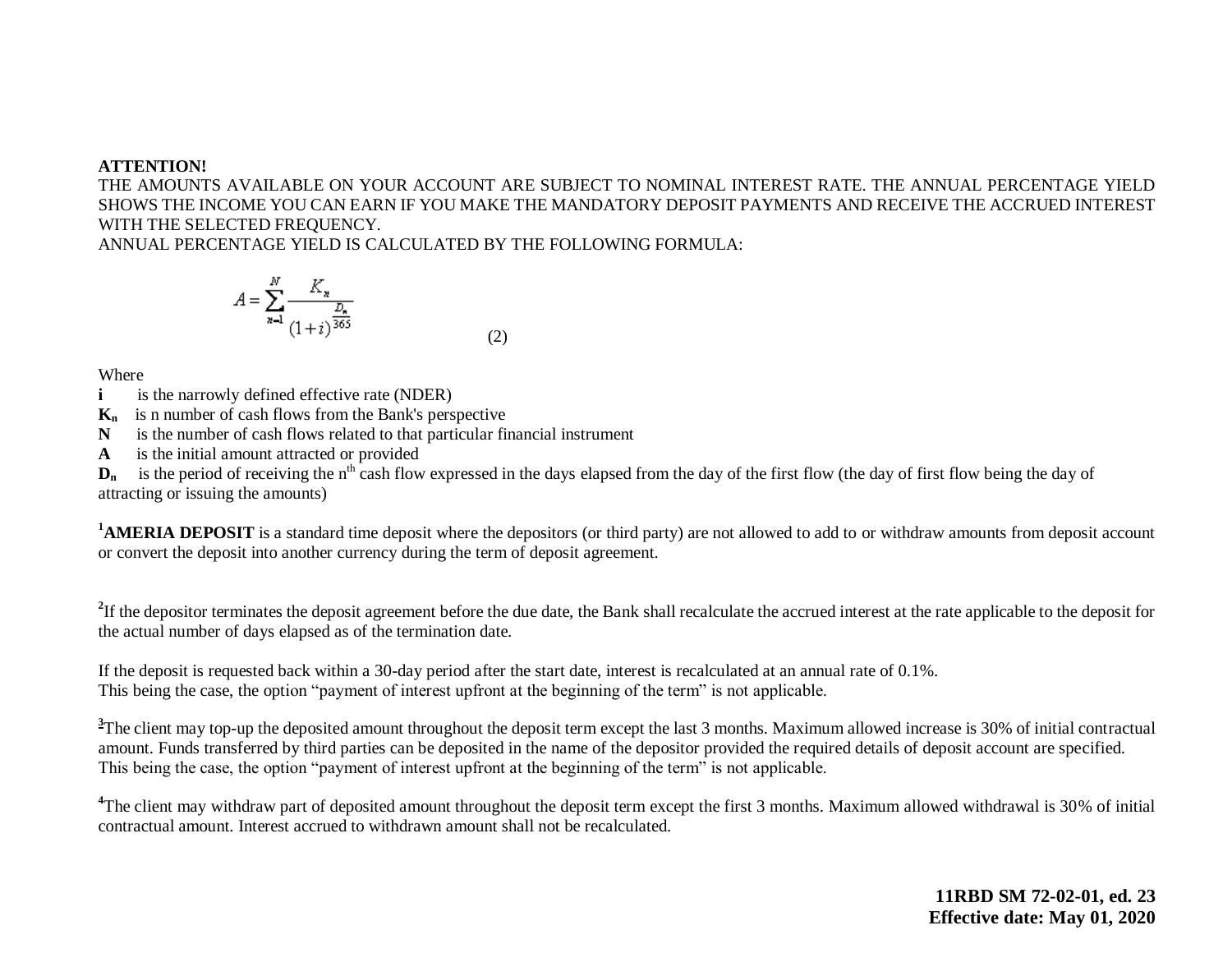When deposit amount is reduced, the Bank provides an account statement to the depositor who acknowledges its receipt by their signature. Such signed receipt shall be the proof of actual decrease of deposit amount.

This being the case, the option "payment of interest upfront at the beginning of the term" is not applicable.

## **Terms and conditions for deposits over AMD 2 billion or foreign currency equivalent shall be subject to internal regulations of the Bank.**

#### **Additional Benefits**

The Bank may, at its own discretion, provide to the depositor **a loan, debit or credit card with revolving or non-revolving line of credit** on the following terms**:**

| <b>Currency</b>             | <b>Interest Rate</b>        | $C$ redit Limit/Deposit $(LTV)^T$ Ratio |
|-----------------------------|-----------------------------|-----------------------------------------|
| Same as deposit currency    | Deposit rate $+4\%$         | Up to 90%                               |
| Other than deposit currency | As per Retail Lending Terms | Up to 70%                               |

The Bank shall have the right to charge any overdue liabilities on credit card to the deposit account through direct debiting.

### **Terms and Conditions**

 $\overline{a}$ 

1. The payment of deposit to the Bank is documented by a written instrument, i.e. bank deposit agreement.

2. For clients making a time deposit the Bank opens an account in AMD. If the deposit is in foreign currency, the Bank opens an account in the deposit currency as well. In the latter case no account opening fee is charged.

3. Account statements are subject to the following terms.

| Fee for provision of account statement                                                                                              |                                                |  |  |
|-------------------------------------------------------------------------------------------------------------------------------------|------------------------------------------------|--|--|
| Provision of account statements, copies of account statements or other<br>documents kept in electronic form, backdated up to 1 year | Free                                           |  |  |
| Provision of account statements or copies of account statements                                                                     | AMD 5,000                                      |  |  |
| backdated more than 1 year or other documents kept in electronic form <sup>2</sup>                                                  | per annual statement per account, VAT included |  |  |
| Provision of copies of documents kept in paper form or copies of                                                                    | AMD 5,000                                      |  |  |
| electronic documents backdated more than 1 year                                                                                     | per document, VAT included                     |  |  |

4. The Bank calculates interest based on 365 days per year.

- 5. Interest is accrued for the calendar days within the period starting on the day the Deposit amount is accepted by the Bank until the day preceding the day when the amount is returned to the depositor or is withdrawn from the depositor's account for another reason.
- 6. Interest is taxable at 10% or 5% pursuant to the tax legislation of Republic of Armenia or Nagorno Karabakh Republic, respectively.
- 7. Interest may be paid by one of the following schemes as defined in deposit agreement:

<sup>&</sup>lt;sup>1</sup>The deposit amount used for calculation of the ratio does not include the interest paid at the beginning of the term.

<sup>&</sup>lt;sup>2</sup>Account statements, their copies and other materials (including references, documents, their copies) backdated more than 3 years are provided on contractual terms.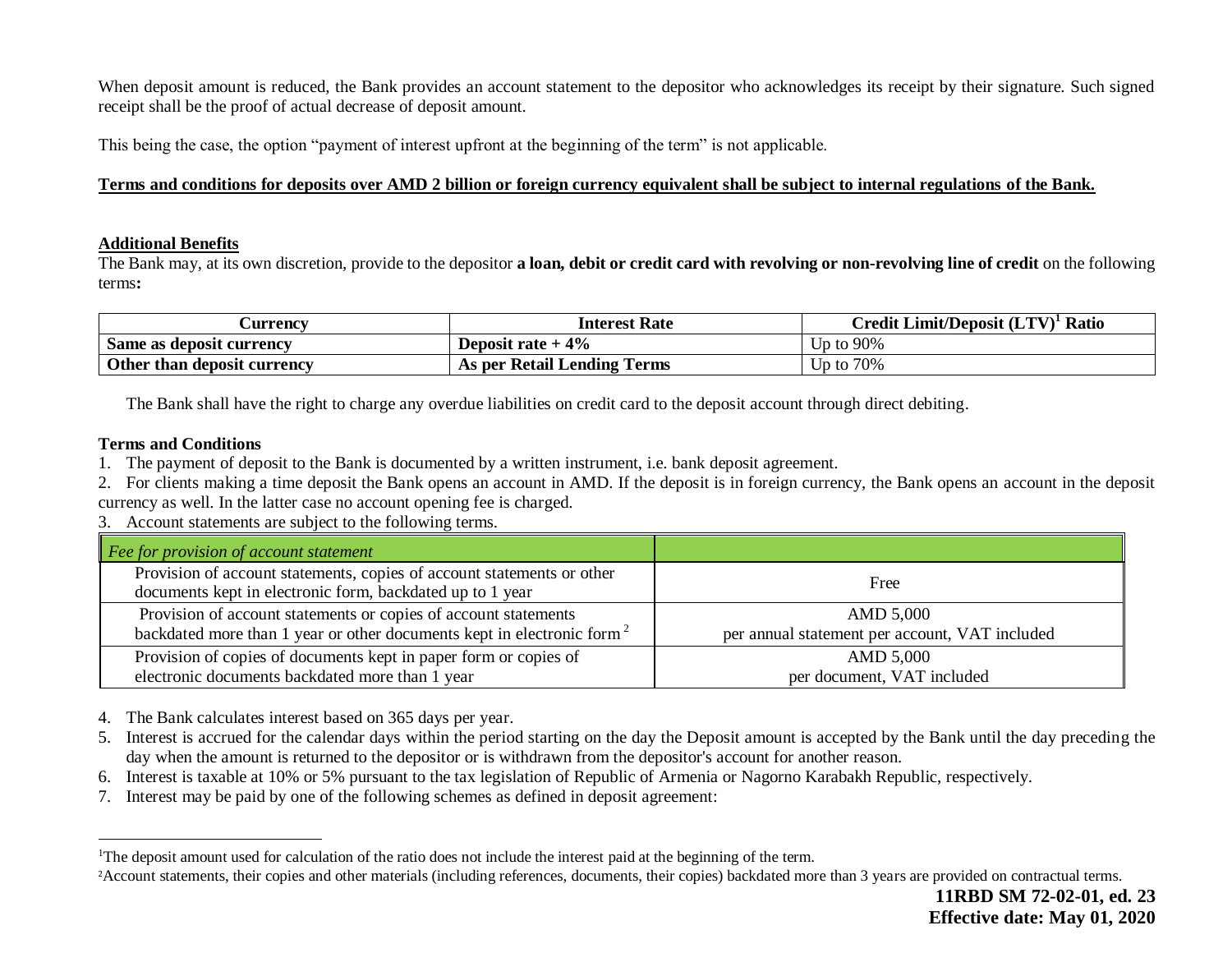**7.1 Monthly:** interest is credited to the depositor's bank account on monthly basis from the deposit start date. Before payment of interest the Bank withholds the income tax.

**7.2 Monthly capitalization of interest**: net interest (after tax) is accrued to deposit principal every month to the start date of the deposit or on the first banking day after that. Interest for each subsequent period is accrued to the sum of the previous month's interest and the principal amount. The term of deposits with compound interest rates should be at least 60 days.

**7.3 Quarterly payment**: interest is credited to the depositor's bank account on quarterly basis on the last day of the quarter. Before payment of interest the Bank withholds the income tax.

**7.4 Quarterly capitalization of interest**: net interest (after tax) is accrued to deposit principal every quarter to the start date of the deposit or on the first banking day after that. Interest for each subsequent period is accrued to the sum of the previous quarters' interest and the principal amount.

**7.5 Annual payment:** interest is credited to the depositor's account on annual basis on the last day of the year. Before payment of interest the Bank withholds the income tax.

**7.6 Annual capitalization of interest**: net interest (after tax) is accrued to deposit principal every year to the start date of the deposit or on the first banking day after that. Interest for each subsequent period is accrued to the sum of the previous years' interest and the principal.

**7.7 Payment of interest upfront at the beginning of the term:** interest is paid upfront on the start day of the deposit. Before payment of interest the Bank withholds the income tax.

8. The Bank shall not, at its own initiative and discretion, decrease the interest rate defined by deposit agreement during the term of the agreement.

9. The deposit agreement may be extended in cases and in the manner provided for by the agreement and terms and conditions of deposits for individuals. 10. The Bank shall repay the deposit, whether fully or partially, forthwith upon request of the depositor. In accordance with these terms and conditions, if the deposit is requested back before the due date, the Bank shall recalculate and repay the amount based on the depositor's withdrawal application. This being the case, the Bank shall pay interest at a 0.1% annual rate instead of the rate defined by deposit agreement. If the interest chargeable back after recalculation has already been paid to the client, the difference between such interest and interest at 0.1% annual rate is charged to the deposit. This clause is applicable unless otherwise defined by the deposit terms and/or deposit agreement.

11. If the depositor does not request to return the deposit amount upon expiry of the agreement, then based on the option selected by the depositor in the agreement either (i) the agreement is prolonged in the manner defined therein and subject to the interest rates effective in the Bank at that time, or (ii) the deposit is transferred to the depositor's bank account to be serviced in accordance with the then applicable current bank account rates and fees.

12. In case of the depositor's decease, accrual of interest will continue until expiry of deposit agreement, after which the Bank transfers the deposit and accrued interest to the depositor's account. In this case, these amounts shall be transferred to the heirs of the depositor upon submission of properly perfected and executed documents on property rights, evidencing the fact of inheritance.

13. Repayment of deposits is guaranteed by the Deposit Guarantee Fund in accordance with the Law of the Republic of Armenia "On Guarantee of Remuneration of Bank Deposits of Physical Entities". The Law defines the following terms of deposit guarantee:

- For deposits in AMD only, the guarantee coverage is AMD 10.0 million.
- For deposits in foreign currency only, the guarantee coverage is AMD 5.0 million.
- For deposits both in AMD and foreign currency where the AMD-denominated deposit exceeds AMD 5.0 million, the guarantee coverage is up to AMD 10.0 million for AMD-denominated amount only.
- For deposits both in AMD and foreign currency where the AMD-denominated deposit amount is less than AMD 5.0 million, the guarantee coverage is 100% for AMD deposit + difference between AMD 5.0 million and reimbursed amount in AMD for foreign currency deposit.

14. Disagreements and disputes arising out of or in connection with deposit agreement shall be settled through negotiations between the parties. If the parties fail to reach agreement, the settlement shall be reached in the order defined under the legislation of the Republic of Armenia. Disagreements and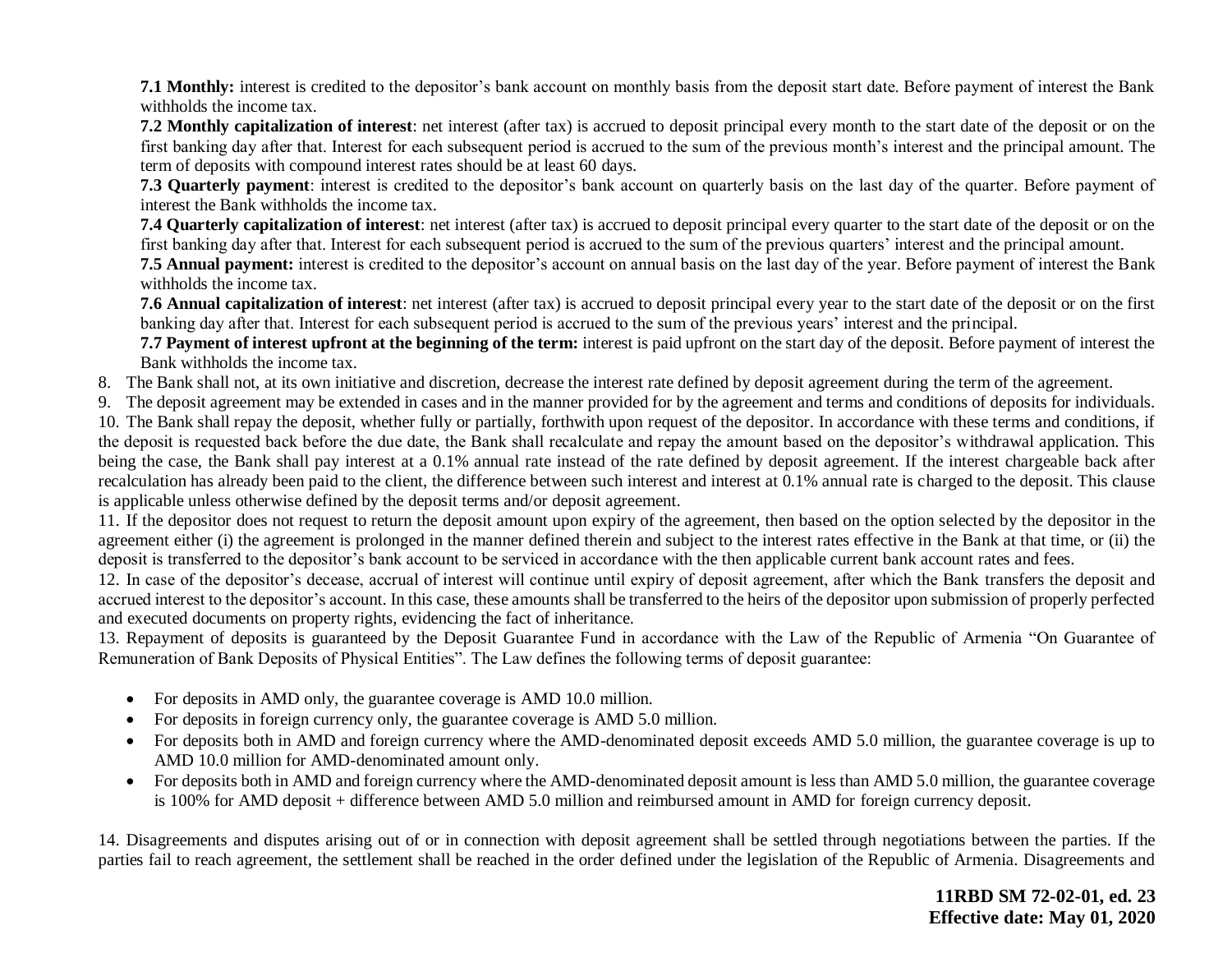disputes arising out of a property claim of which the value is within AMD 10,000,000 or foreign currency equivalent may be settled through the Financial System Mediator.

Ameriabank has waived its right to dispute the decisions of the Financial System Mediator subject to the following conditions:

- The Bank is entitled to terminate the waiver agreement at any time.
- The agreement is effective for one year.
- The Bank has waived its right to dispute the decisions of the Financial System Mediator only if the property claim does not exceed AMD 250,000 and the amount of transaction does not exceed AMD 500,000.

## **Examples**

1. The depositor wishes to make an Ameria Deposit in Armenian drams for a term of 366 days with interest to be paid upfront at the beginning of the term.

Deposit amount: 100,000 AMD Deposit start date: June 1, 2018 Maturity: June 2, 2019 Annual simple interest rate: **7.5%** Interest payment date: June 1, 2018 (the deposit will be effective for 366 days, start date is included while the repayment date is left out) **Interest to be paid** = 100,000\***7.5%/**100/365\*366 = 7,520.54 AMD **Net interest to be paid (less 10% income tax) = 7,520.54 - 7,520.54**  $*10/100=6,768.49$  **AMD** 

2. The depositor wishes to make an Ameria Deposit in US dollars for a term of 271 days with termination and top-up options. Preferred interest payment scheme is quarterly payment.

Deposit amount: 10,000 USD Deposit start date: June 1, 2018 Maturity: February 27, 2019 Annual simple interest rate: **2.6%** First interest payment date: September 1, 2018 (the deposit has been effective for 92 days, start date is included) **Interest to be paid** = 10,000\* 2.6/100/365\*92= 65.53 USD **Net interest to be paid (less 10% income tax) = 65.53-65.53\*10/100= 58.98 USD** Second interest payment date: December 1, 2018 (the deposit has been effective for 91 days) **Interest to be paid** = 10,000\***2.6%/**100/365\*91 = 64.82 USD **Net interest to be paid (less 10% income tax)** = 64.82-64.82\*10/100 = 58.33 USD Third interest payment date: February 27, 2019 (the deposit has been effective for 88 days, the last day of the term is left out) **Interest to be paid** = 10,000\***2.6%**/100/365\*88 = 62.68 USD **Net interest to be paid (less**  $10\%$  **income tax) =**  $62.68 - 62.68 \times 10/100 = 56.41$  **USD** 

3. The depositor has made an Ameria Deposit in US dollars for a term of 271 days with termination and top-up options. The interest payment scheme is quarterly payment. After 91 days the depositor decided to terminate the deposit:

> **11RBD SM 72-02-01, ed. 23 Effective date: May 01, 2020**